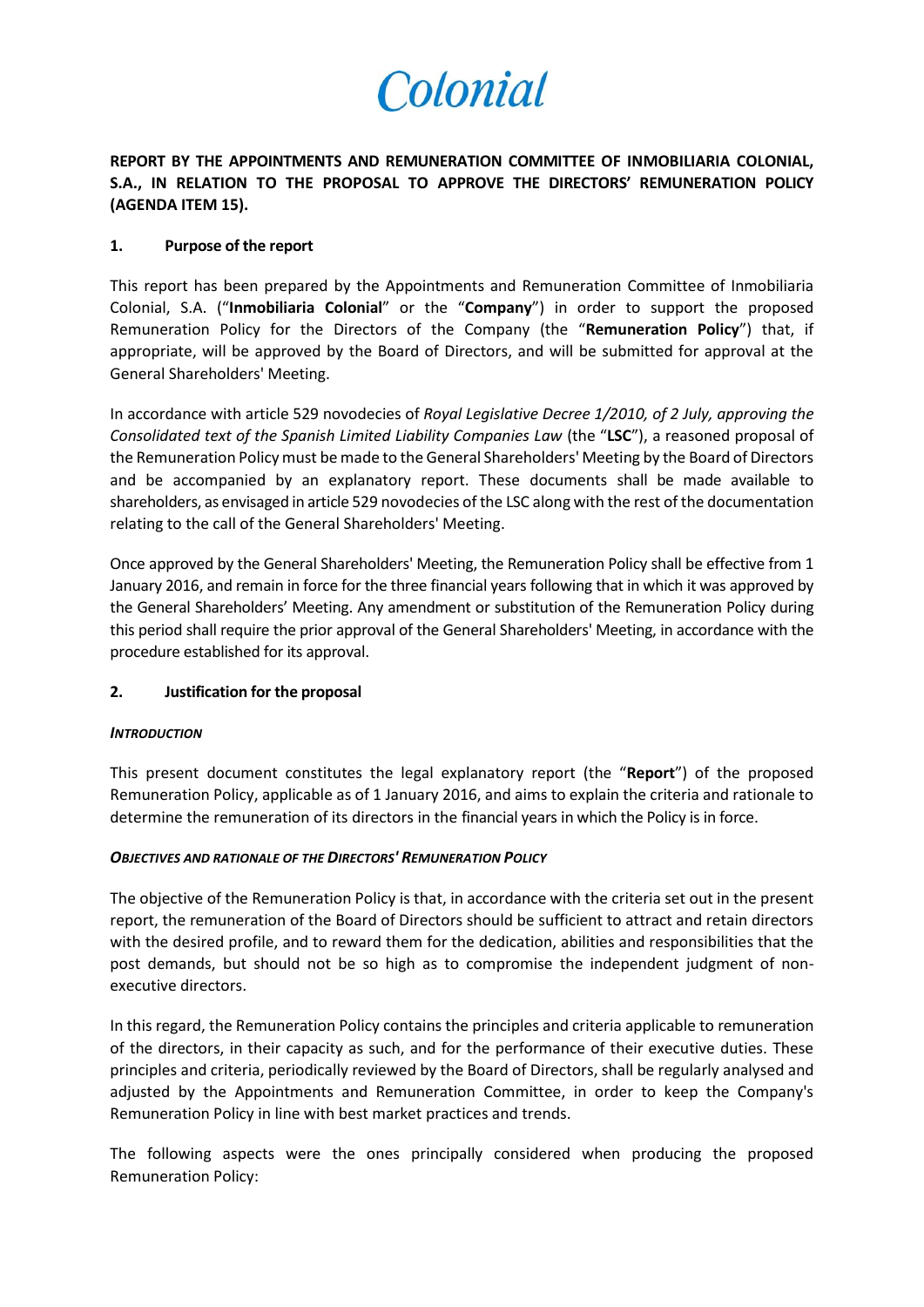

- 1) Applicable legislation, especially the Spanish Limited Liability Companies Law.
- 2) Best practices for good corporate governance, especially the recommendations of the Good Governance Code for Listed Companies in February 2015.
- 3) The content of the Company's Bylaws and Regulations of the Board of Directors.
- 4) The defining principles of the Company's Remuneration Policy, that are aimed at promoting profitability for the Company and its shareholders, long-term sustainable value creation by the Company in a responsible manner and the attraction and retention of talent.

As a result, the remuneration of non-executive directors, in their capacity as such, comprises a fixed component and attendance fees.

The remuneration package for executive directors will be unitary in nature, and therefore, will include remuneration for their capacity as directors and also for the performance of their executive duties in Inmobiliaria Colonial, including attendance at meetings of the Company's Board of Directors and its committees, without prejudice to the remuneration they may receive as members of the Board and its committees of other Inmobiliaria Colonial group companies. This remuneration package offers a balanced and efficient relationship between fixed and variable components, with the fixed component forming a sufficiently high part of the total remuneration. The variable components of the remuneration have sufficient flexibility to allow for their modulation, with it even being possible to completely remove the variable remuneration in a particular financial year. This will ensure that the variable components of remuneration reflect the professional performance of its beneficiaries and not simply the general progress of the markets or the Company's sector or other similar circumstances.

The Remuneration Policy includes the maximum amount payable to directors, in their capacity as such, which, in accordance with article 217 of the LSC, must be approved by the General Shareholders' Meeting. This maximum amount has been set at €1,900,000, with this remaining as the maximum amount until the approval of any modification to it. Notwithstanding, the Remuneration Policy establishes that if the number of members of the Board or its committees increases to more than twelve, this maximum amount could also increase by up to 10% for each new member of the Company's Board of Directors or its committees.

- 5) The Appointments and Remuneration Committee believes that the proposed Remuneration Policy complies in general terms with the requirements of the new section 4 of article 217 of the LSC, in relation to the need for director remuneration to be in reasonable proportion to the size of the Company, the economic situation existing at that moment and the prevailing market standards of comparable companies. The remuneration system must be orientated towards promoting the Company's long-term profitability and sustainability and include the necessary safeguards to avoid excessive risk taking and rewarding of adverse results.
- 6) The Appointments and Remuneration Committee has carried out a review of its directors' remuneration package to determine its suitability and its alignment with the market situation of comparable companies and the Company's business performance. To do this, and following best practice, advice was requested from an external expert (Spencer Stuart) in the areas deemed appropriate, and this external expert was asked to prepare a report giving their opinion of the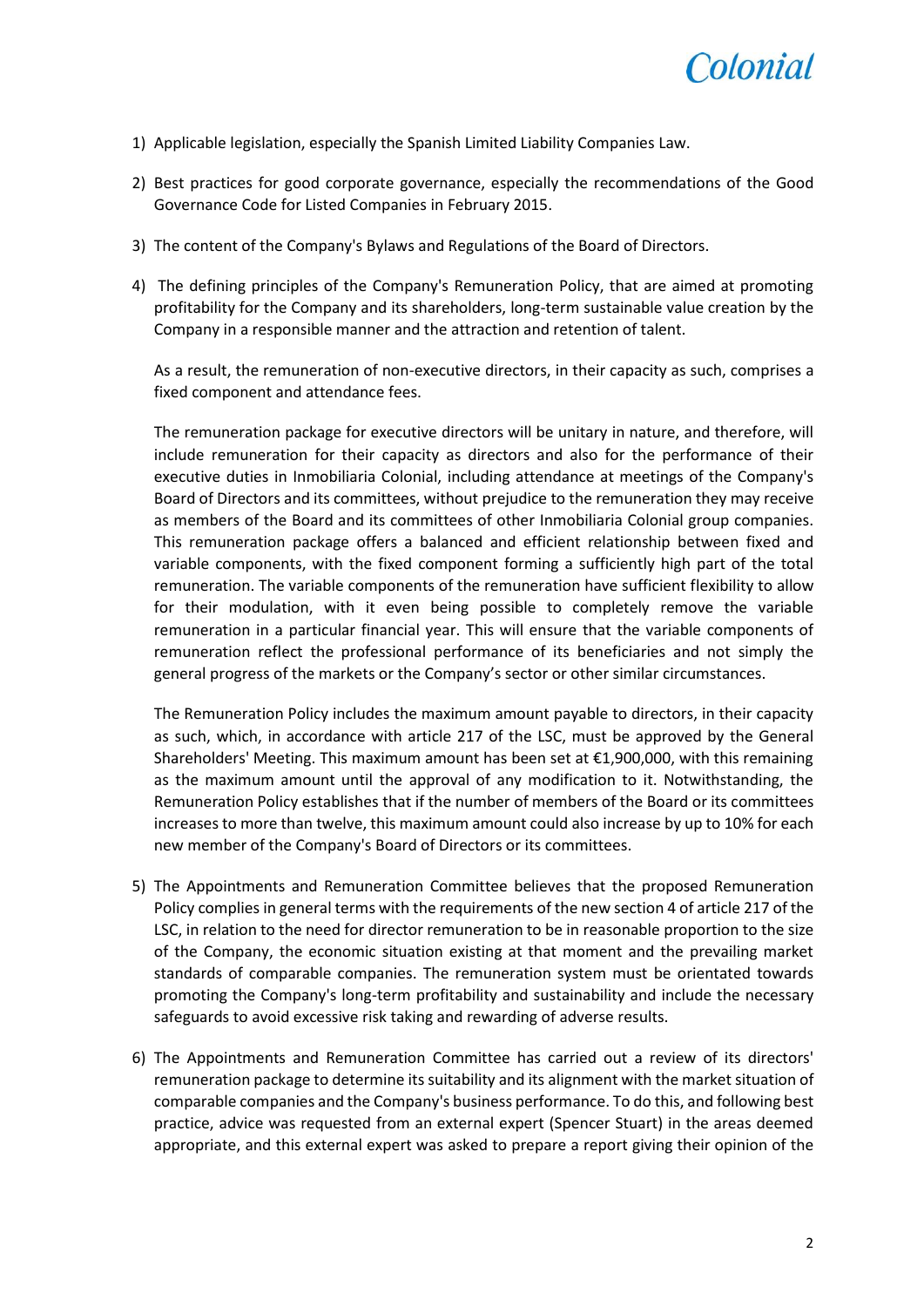

proposed Remuneration Policy. The external expert issued a favourable report on the Remuneration Policy.

The amounts included in this present document and in the proposed Remuneration Policy, are maximum amounts appropriate for the Company, which shall remain in effect until they are modified in some way. Equally, the contracts signed between Inmobiliaria Colonial and its executive directors shall also remain in effect until they are modified in some way, once they have been approved by the Board of Directors, and, in all cases, being in accordance with the Remuneration Policy. This policy determines the amount of the fixed remuneration of the Chairman and CEO over the next few years, which will be increased each year in line with the CPI.

In this regard, taking into account the market study carried out on the other companies in Inmobiliaria Colonial's business sector, the Company's size and nature of business and the opinion and recommendations of the independent expert consulted, the following factors have been considered:

- The benefit of establishing a single remuneration for the executive directors (the Chairman and CEO) in their capacity as directors and for the performance of their executive duties, which includes remuneration for their positions on and attendance at meetings of Inmobiliaria Colonial's Board and the related committees to which they belong, along with remuneration for their executive functions. The aim being to simplify their compensation, make it more transparent and follow best practice in international remuneration policy; which recommends it precisely in the interests of transparency.
- The suitability of establishing variable remuneration of the executive directors at a maximum of 100% of fixed remuneration, linked to predetermined and measurable performance criteria in accordance with the philosophy of contributing to long-term sustainable value creation, and equally establishing objective criteria for setting the final amount that executive directors receive, with the possibility that they may not receive any amount in this regard.
- Likewise, the advantage, for those exceptional cases relating to the Remuneration Policy and within the years that this remains in force, of the Board of Directors determining, at the proposal of the Appointments and Remuneration Committee, an additional annual variable remuneration for executive directors, setting this amount at a maximum of 200% of their fixed remuneration. In this way, the Remuneration Policy establishes sufficient margin, during the time it is in force, to attend to this additional remuneration, where appropriate.
- The intention of maintaining the long-term variable remuneration for executive directors, through a share option plan agreed by the General Shareholders' Meeting, given that it complies with the principle of aligning the interests of the executive directors and the Company; making these directors participants in its performance and results, by giving them part of their variable remuneration in Company shares. This decision, in the opinion of the external expert, is in line with international remuneration best practice, which involves increasing the weighting of the variable element in total remuneration, with the aim of matching the interests of executives with those of shareholders. Similarly, the decision to base this plan on various business indicators and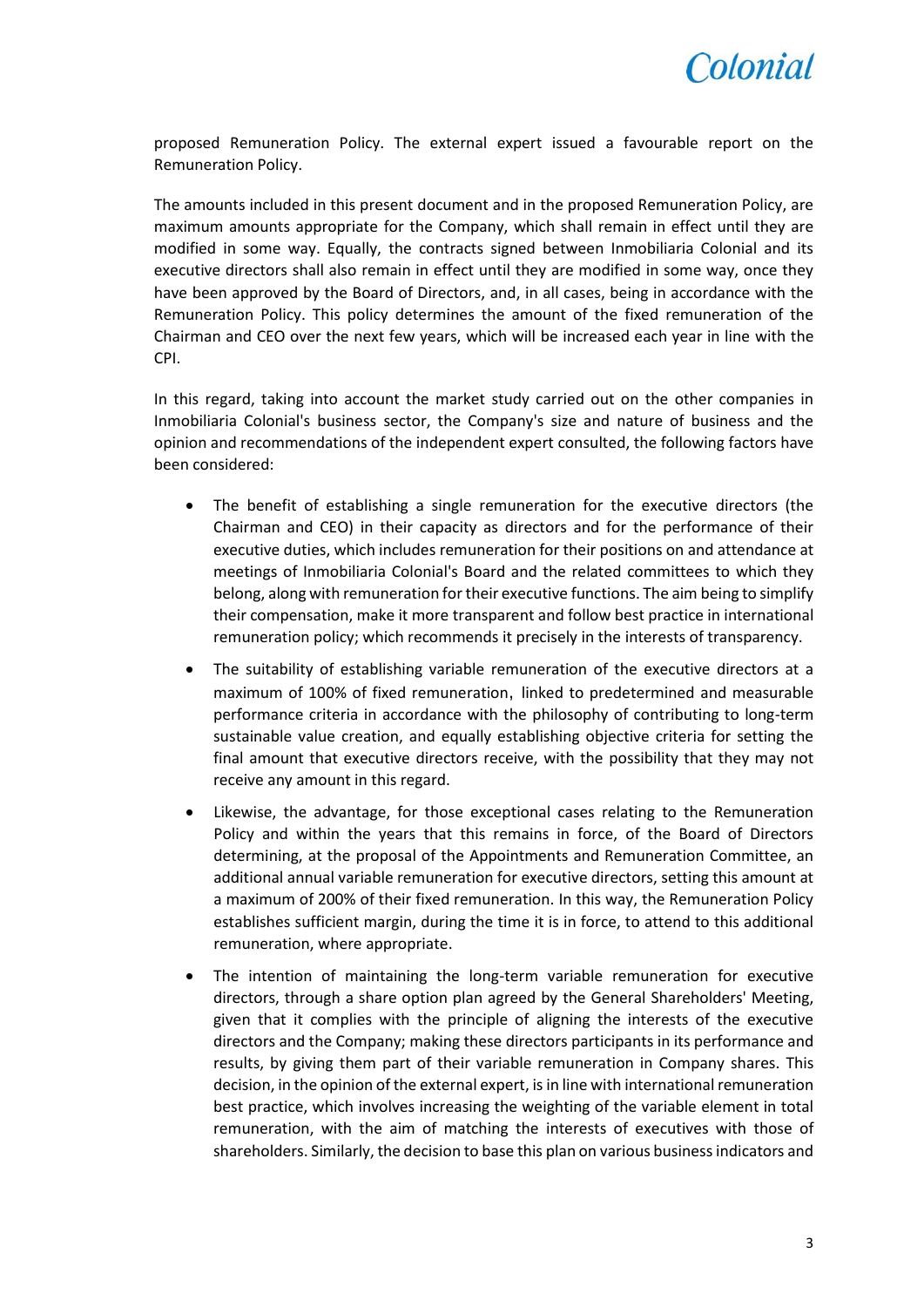

not exclusively on one, also stands out, making it fairer for the director when calculating their earnings and reducing the fluctuations in the amounts paid out.

- The intention to include a private pension plan as part of the remuneration of the executive directors (the Chairman and CEO). The contribution of this plan has been set as a percentage of the fixed salary within the parameters recommended by the external expert (between 15% and 25% of fixed salary) in their advisory report, in line with best practice in Spain and internationally.
- The suitability of establishing for the executive directors, an average over two years of the total amount received from their fixed and variable remuneration by way of compensation, in cases, among others, of unjustified removal from or non-renewal of their position, or a substantial reduction in their duties; the resignation from their post as a result of a change in control of the Company or a significant change in the composition of the Board of Directors. The amount of compensation will be set in accordance with recommendation 64 of the Good Governance Code for Listed Companies. The amounts that the executive directors may have received in additional variable remuneration or in share options, shall not be taken into consideration when setting it.
- The intention of including a clawback clause, through which all or part of the variable payments made can be reclaimed. This aims to avoid a bonus-malus system (recommendation 63 of the Good Governance Code for Listed Companies).

## *CONCLUSION*

With regard to the criteria shown above, the Appointments and Remuneration Committee has concluded that the proposed Remuneration Policy (attached as an appendix to the present report), applicable as of 1 January 2016, complies in general terms with the LSC; with remuneration being in accordance with the size of the Company, the current economic situation and the prevailing market standards of comparable companies.

Equally, the proposed Remuneration Policy meets the objective of attracting and retaining directors with the desired profile, and rewarding the dedication, abilities and responsibilities that the post demands, but not being so high as to compromise the independent judgment of non-executive directors.

## **3. Proposed resolution to be submitted to the General Shareholders' Meeting**

The proposed resolution, which includes the Remuneration Policy (attached as an appendix to the present report), and which will be submitted for the approval of the General Shareholders' Meeting, is as follows:

## *"PROPOSED RESOLUTION TO APPROVE THE DIRECTORS' REMUNERATION POLICY.*

## *The Directors' Remuneration Policy of Inmobiliaria Colonial, S.A.*

*The General Shareholders' Meeting of Inmobiliaria Colonial, S.A. resolves to approve the Directors' Remuneration Policy, which was made available to the shareholders at the time of convening the General Meeting. It is hereby stated that, for the purposes of article 217 of the Spanish Limited Liability*